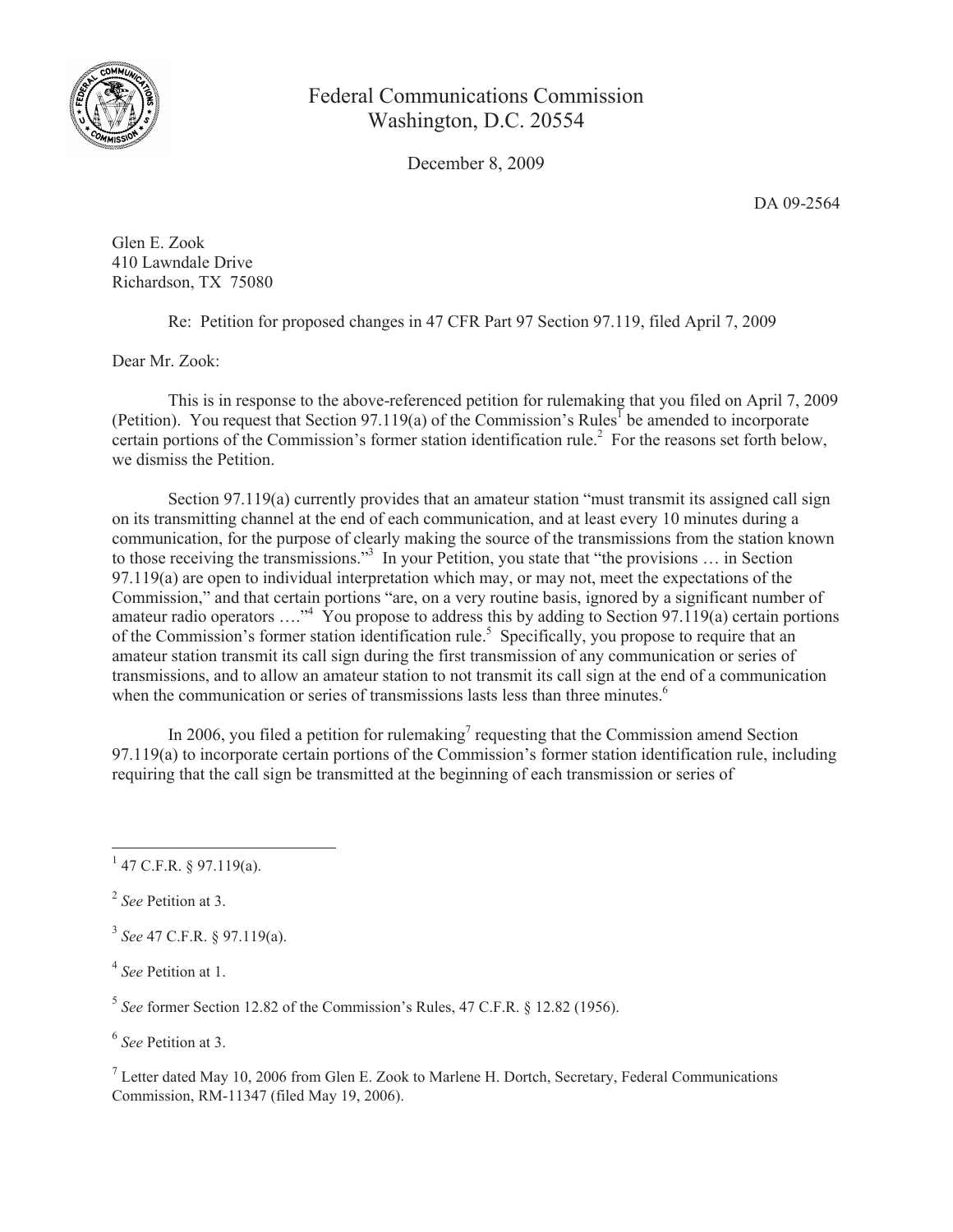transmissions.<sup>8</sup> In response, the Commission received approximately one hundred comments, generally opposing the petition.<sup>9</sup> In 2007, the Wireless Telecommunications Bureau's Mobility Division dismissed this petition, concluding that the requested rule changes were not necessary and were not supported by the amateur radio community, and noting that the commenters believed that the current station identification rule properly balances the burden of requiring the station to transmit its call sign with the convenience of those receiving the transmissions to determine the identity of the station making the transmissions.<sup>10</sup>

Your present Petition does not assert or demonstrate that circumstances have changed since 2007 with respect to the adequacy of the current station identification rule. Consequently, we conclude that it does not present grounds for the Commission to propose amending Section 97.119(a). Your current proposal, like your previous petition, does not demonstrate that revising the station identification requirement as requested would address the concern that many amateur radio operators do not identify their station timely or at all, or that the problem of station operators not complying with the present rule cannot be addressed by enforcement of the present rule rather than a rule change.<sup>11</sup> We conclude that the Petition presents no evidence meriting a rule change. Accordingly, we dismiss the Petition.

Accordingly, IT IS ORDERED, pursuant to Sections  $4(i)$  and  $(i)$  and  $303(r)$  of the Communications Act of 1934, as amended, 47 U.S.C. §§ 154(i), (j), 303(r), and Section 1.401(e) of the Commission's Rules, 47 C.F.R. § 1.401(e), that the petition for rulemaking filed by Glen E. Zook on April 7, 2009, IS DISMISSED.

This action is taken under delegated authority pursuant to Sections 0.131 and 0.331 of the Commission's Rules, 47 C.F.R. §§ 0.131 and 0.331.

FEDERAL COMMUNICATIONS COMMISSION

Scot Stone Deputy Chief, Mobility Division Wireless Telecommunications Bureau

9 *Id.* at 12731 ¶ 3.

<sup>11</sup> *See id.* at 12732 ¶ 6.

<sup>8</sup> *See* Changes in Part 97 with Regard to Amateur Radio Service Rules, *Order*, 22 FCC Rcd 12730, 12731 ¶ 2 (WTB MD 2007).

<sup>10</sup> *Id.* at 12732-33 ¶¶ 5-6.